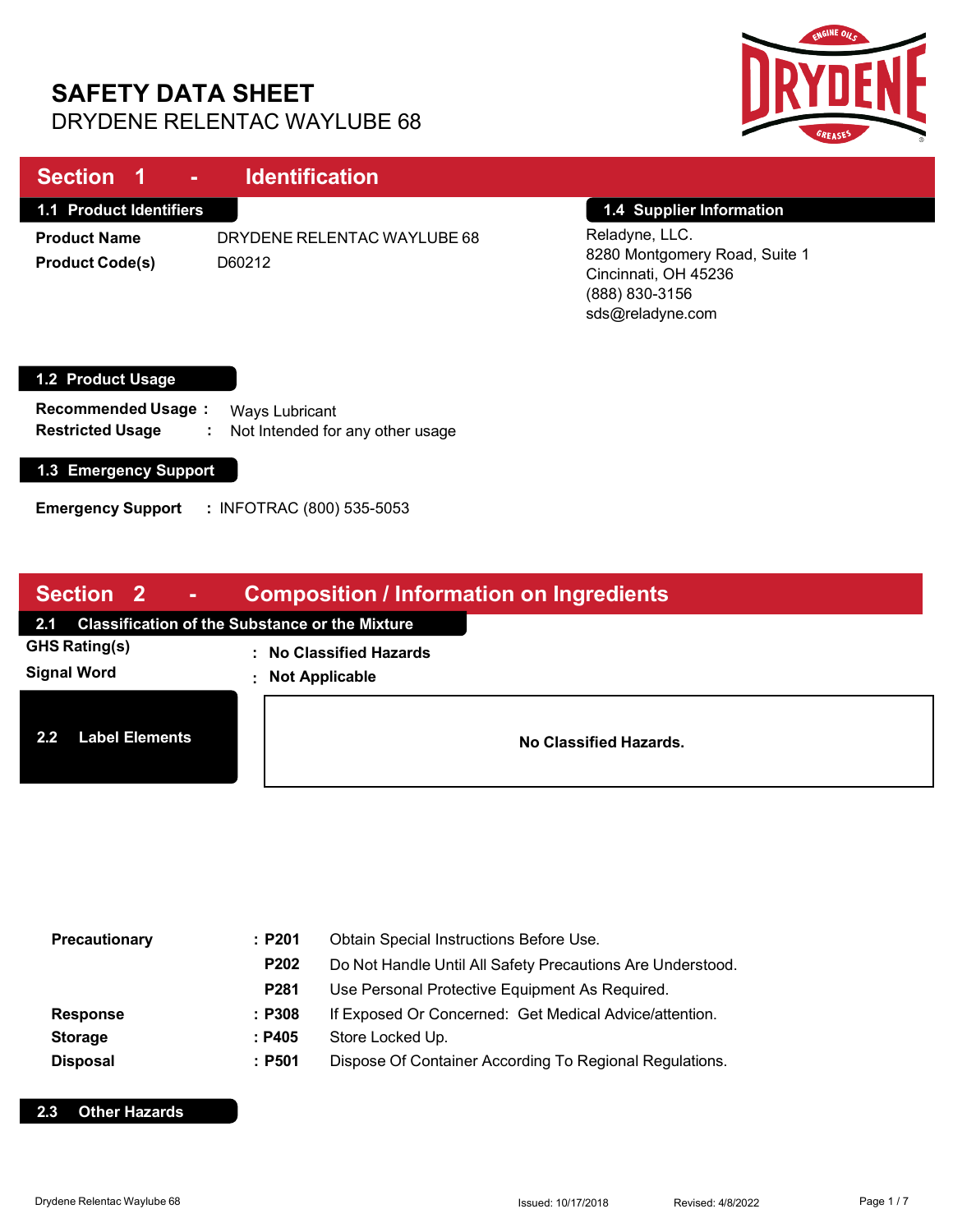#### INERT The remaining percentage are not listed as Physical or Health Hazards (29 CFR 1910.1200) 2.0

Products containing mineral oil with less than 3% DMSO extract as measured by IP-346.

| <b>Section</b>                                                       | <b>First Aid Measures</b>                                                                                                                                                                                                                                                                                                                                                                                                                                                                  |
|----------------------------------------------------------------------|--------------------------------------------------------------------------------------------------------------------------------------------------------------------------------------------------------------------------------------------------------------------------------------------------------------------------------------------------------------------------------------------------------------------------------------------------------------------------------------------|
| <b>First Aid Measures</b><br>4.1                                     |                                                                                                                                                                                                                                                                                                                                                                                                                                                                                            |
| <b>Eye Contact</b>                                                   | : Immediately flush eyes with plenty of water occasionally lifting the upper and lower eyelids.<br>Check for and remove any contact lenses. Continue to rinse for atleast 20 minutes. Get<br><b>Medical Attention.</b>                                                                                                                                                                                                                                                                     |
| <b>Inhalation</b>                                                    | : Remove victim to fresh air and keep at rest in a position comfortable for breathing. If breathing<br>is irregular or if respiratory arrest occurs, provide artificial respiration or oxygen by trained<br>personnel. It may be dangerous to the person providing aid to give mouth to mouth<br>resuscitation. Maintain an open airway. Get medical attention if symptoms occur.                                                                                                          |
| Ingestion                                                            | : Wash out mouth with water. If material has been swallowed and the exposed person is<br>conscious, give small quantities of water to drink. Stop if the exposed person feels sick as<br>vomiting may be dangerous. Do not induce vomiting unless directed to do so by medical<br>personnel. If vomiting occurs, the head should be kept low so that vomit does not enter the<br>lungs. Never give anything by mouth to an unconscious person. get medical attention if<br>symptoms occur. |
| <b>Symptoms &amp; Effects</b><br>4.2<br><b>To Physician</b>          | : Treat symptomatically. Contact poison specialist if product has been ingested.                                                                                                                                                                                                                                                                                                                                                                                                           |
| <b>Specific Treatment</b>                                            | : No Specific Treatment.                                                                                                                                                                                                                                                                                                                                                                                                                                                                   |
| <b>Medical Attention</b><br>4.3<br><b>Protection of First Aiders</b> | : No action should be taken involving any personal risk or without suitable training. It<br>may be dangerous to the person providing aid to give mouth-to-mouth resuscitation.                                                                                                                                                                                                                                                                                                             |
| <b>Note To Doctor</b>                                                | : Aspiration during swallowing or vomiting may severely damage the lungs. If evacuation<br>of stomach contents is necessary, use method least likely to cause aspiration.                                                                                                                                                                                                                                                                                                                  |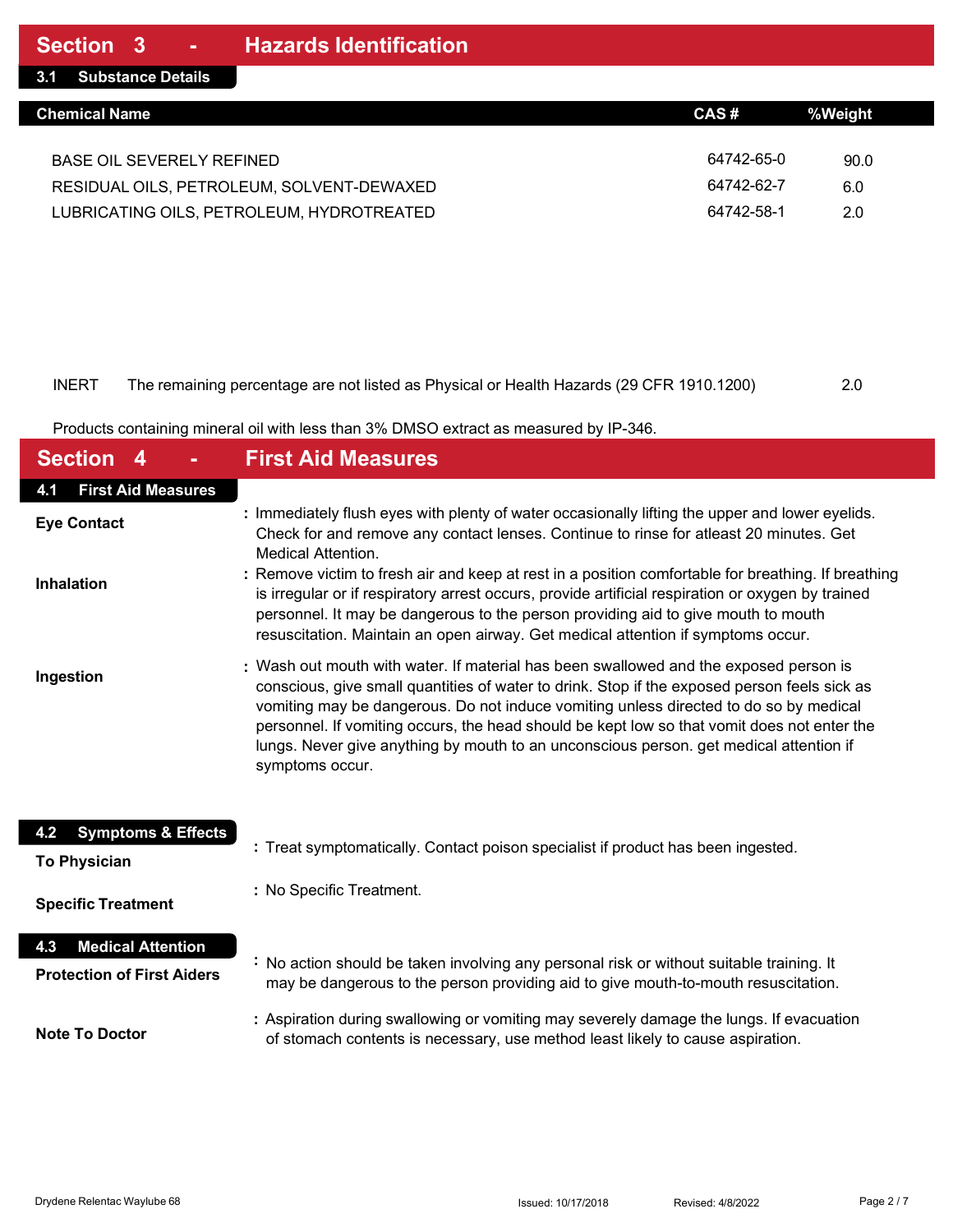## **Section 5 - Fire Fighting**

#### **5.1 Extinguishing Media**

**Suitable Media Unsuitable Media**

**5.2 Specific Hazards**

**Specific hazards arising from this product**

- **:** CO2, Dry chemical, or Foam. Water can be used to cool and protect product. Do not use water jet as an extinguisher, it will spread the fire.
- **:** When heated, hazardous gases may be released including: sulfur dioxide. A solid stream of water will spread the burning material. Material creates a special hazard because it floats on water. This material creates a special hazard because it floats on water. This material is harmful to aquatic life. Any fire water contaminated with this material must be contained and prevented from being discharged to any waterway, sewer or drain.

#### **5.3 Firefighters Advice**

**Special protective equipment**

**:** Fire Equipment Information: Fire-fighters should wear appriovirate protective equipment and sel contained breathing apparatus(SCBA) with a full face -piece operated in positive pressure mode.

## **Section 6 - Accidental Release Measures**

#### **6.1 Personal precautions, protective equipment**

**General Measures**

**:** No health affects expect from the cleanup of this material if contact can be avoided. Follow personal protect equipment recommendations found in section 8 of this SDS.

#### **6.2 Environmental Precautions**

**Non-Emergency Personnel :** Avoid dispersal of spilled material and runoff and contact with soil , waterways, drains and sewers. Inform authorities if the product has caused environmental pollution Water Polluting Material may be harmful to the environment if released in large quantities.

| <b>Materials &amp; Methods to Contain and Cleanup</b><br>6.3 |                                                                                                                                                                                                                                                                                                                                                                                                                                                                                                          |
|--------------------------------------------------------------|----------------------------------------------------------------------------------------------------------------------------------------------------------------------------------------------------------------------------------------------------------------------------------------------------------------------------------------------------------------------------------------------------------------------------------------------------------------------------------------------------------|
| <b>Reference Section 8</b>                                   | : Follow all protective equipment recommendations provided in Section 8.                                                                                                                                                                                                                                                                                                                                                                                                                                 |
| <b>Spill Control Measures</b>                                | : Prevent the spread of any spill to minimize harm to human health and the environment if<br>safe to do so. Wear complete and proper personal protective equipment following the<br>recommendation of Section 8 at a minimum. Dike with suitable absorbent material like<br>granulated clay. Dispose of according to Federal, State, Local, or Provincial regulations.<br>Used fluid should be disposed of at a recycling center.                                                                        |
| <b>Containment and Cleanup:</b>                              | Stop leak if without risk. Move containers from spill area. Approach release from upwind.<br>Prevent entry into sewers, water courses, basements or confined areas. Wash spillage's<br>with noncombustible, absorbent material e.g. sand earth vermiculite or diatomaceous earth<br>and place in container for disposal according to local regulations. Dispose of via licensed<br>waste disposal contractor. Contaminated absorbent material may pose the same threat<br>hazard as the spilled product. |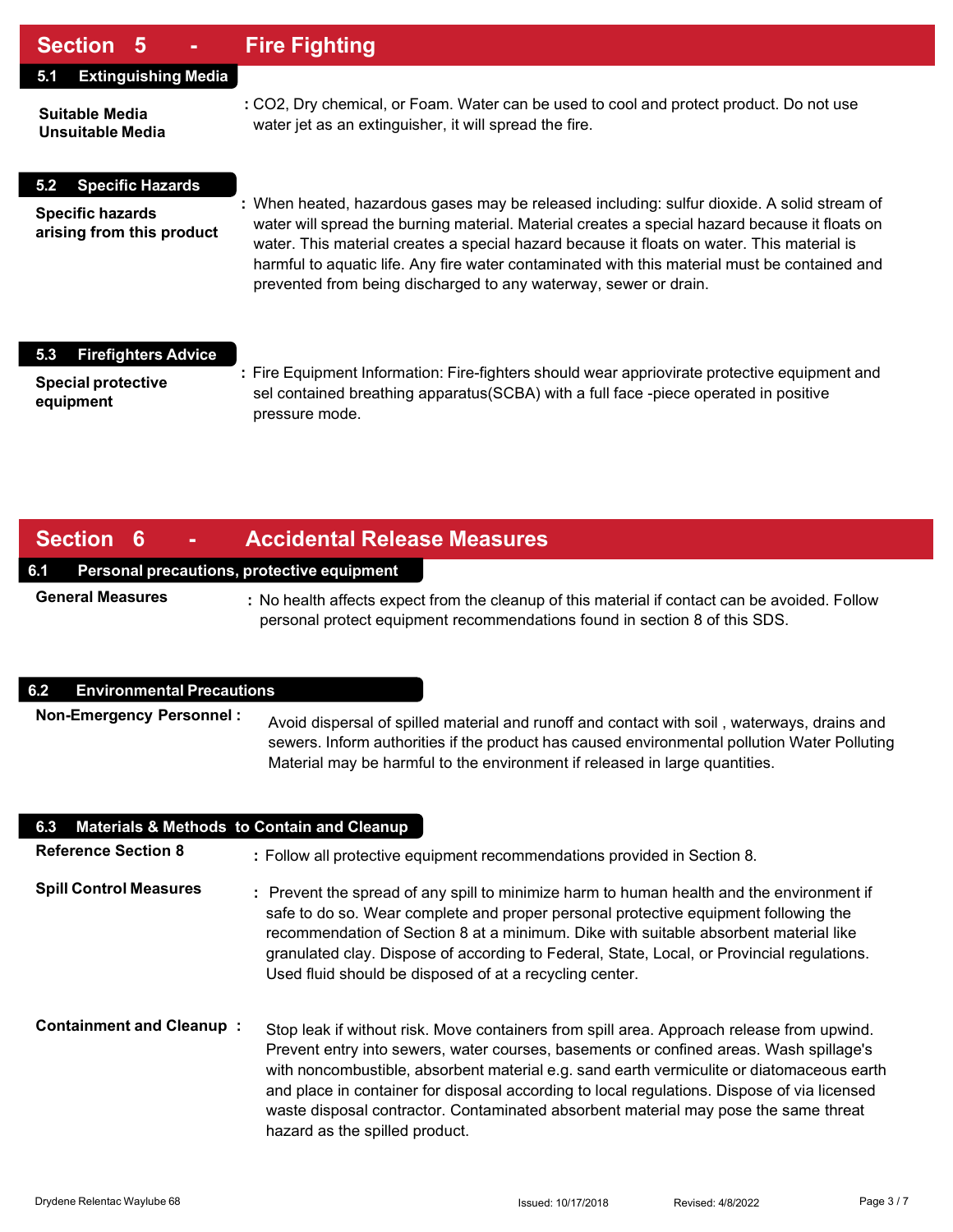| <b>Section 7</b>                                                              | <b>Handling &amp; Storage</b>                                                                                                                                                                                                                                                                                                                                                                                                         |
|-------------------------------------------------------------------------------|---------------------------------------------------------------------------------------------------------------------------------------------------------------------------------------------------------------------------------------------------------------------------------------------------------------------------------------------------------------------------------------------------------------------------------------|
| <b>Safe Handling</b><br>7.1<br><b>Personal Protective</b><br><b>Equipment</b> | : Put on appropriate personal protective equipment (see section 8). Do not ingest. Avoid<br>contact with eyes, skin and clothing. Avoid breathing vapor or mist. Avoid release to the<br>environment. Keep in the original container or an approved alternative made from a<br>compatible material, keep lid tightly closed when not in use. Empty containers retain product<br>residue and can be hazardous. Do not reuse container. |
| <b>Safe Storage</b><br>7.2<br><b>Required conditions</b>                      | : Odorous and toxic fumes may form from the decomposition of this product if stored at<br>temperatures in excess of 113 deg F (45 deg C) for extended periods of time or if heat sources<br>in excess of 250 deg F (121 deg C) are used. Store away from incompatible materials. See<br>section 10 for incompatible materials.                                                                                                        |
| <b>Specific End Use</b><br>7.3<br><b>Designed Purpose</b>                     | : This product is designed for use as a Ways Lubricant                                                                                                                                                                                                                                                                                                                                                                                |
| <b>Section</b>                                                                | <b>Exposure Control</b>                                                                                                                                                                                                                                                                                                                                                                                                               |

| <b>VUUUI V</b> | E                                       |                        |               |
|----------------|-----------------------------------------|------------------------|---------------|
|                | 8.1 United States Exposure Limits       |                        |               |
| <b>CAS</b>     | <b>Chemical Name</b>                    | <b>Exposure Limits</b> | <b>Source</b> |
| 64742-65-0     | Distillates, petroleum, solvent-dewaxed | 5mg/m3                 | <b>IUCLID</b> |

| <b>Exposure Controls</b><br>8.2                 |                                                                                                                                                                                                                                                                                                                                                                                  |
|-------------------------------------------------|----------------------------------------------------------------------------------------------------------------------------------------------------------------------------------------------------------------------------------------------------------------------------------------------------------------------------------------------------------------------------------|
| <b>Engineering Controls</b>                     | : Material should be handled in enclosed vessels and equipment, in which case general room<br>ventilation should be sufficient. Local exhaust ventilation should be used at points where dust,<br>mist, vapors or gases can escape into the room air. No special requirements under ordinary<br>conditions of use and with adequate ventilation.                                 |
| <b>Enviromental Exposure</b><br><b>Controls</b> | : General room ventilation should be satisfactory. Local exhaust ventilation may be necessary if<br>misting is generated.                                                                                                                                                                                                                                                        |
| <b>Hygeine Measures</b>                         | : Always observe good personal hygiene measures, such as washing after handling the material<br>and before eating, drinking, and/or smoking. Routinely wash work clothing to remove<br>contaminants. Discard contaminated footwear that cannot be cleaned.                                                                                                                       |
| <b>Eye / Face Protection</b>                    | : If contact is likely, safety glasses with side shields are recommended.                                                                                                                                                                                                                                                                                                        |
| <b>Skin / Hand Protection</b>                   | : Butyl rubber. Use nitrile or neoprene gloves. Use good industrial hygiene practices. In case of<br>skin contact, wash hands and arms with soap and water. Use caution when opening manway<br>covers of storage and transportation containers. 3-nitroaniline crystals may be present on the<br>interior surface of these openings. 3-nitroaniline is toxic by dermal exposure. |
| <b>Respiratory Protection</b>                   | : Use a properly fitted air purifying or supplied air respirator complying with an approved standard<br>if a risk assessment indicates this a necessary. Respirator selection must be based on known<br>or anticipated exposure levels, the hazards of the product and the safe working limits of the<br>selected respirator.                                                    |

I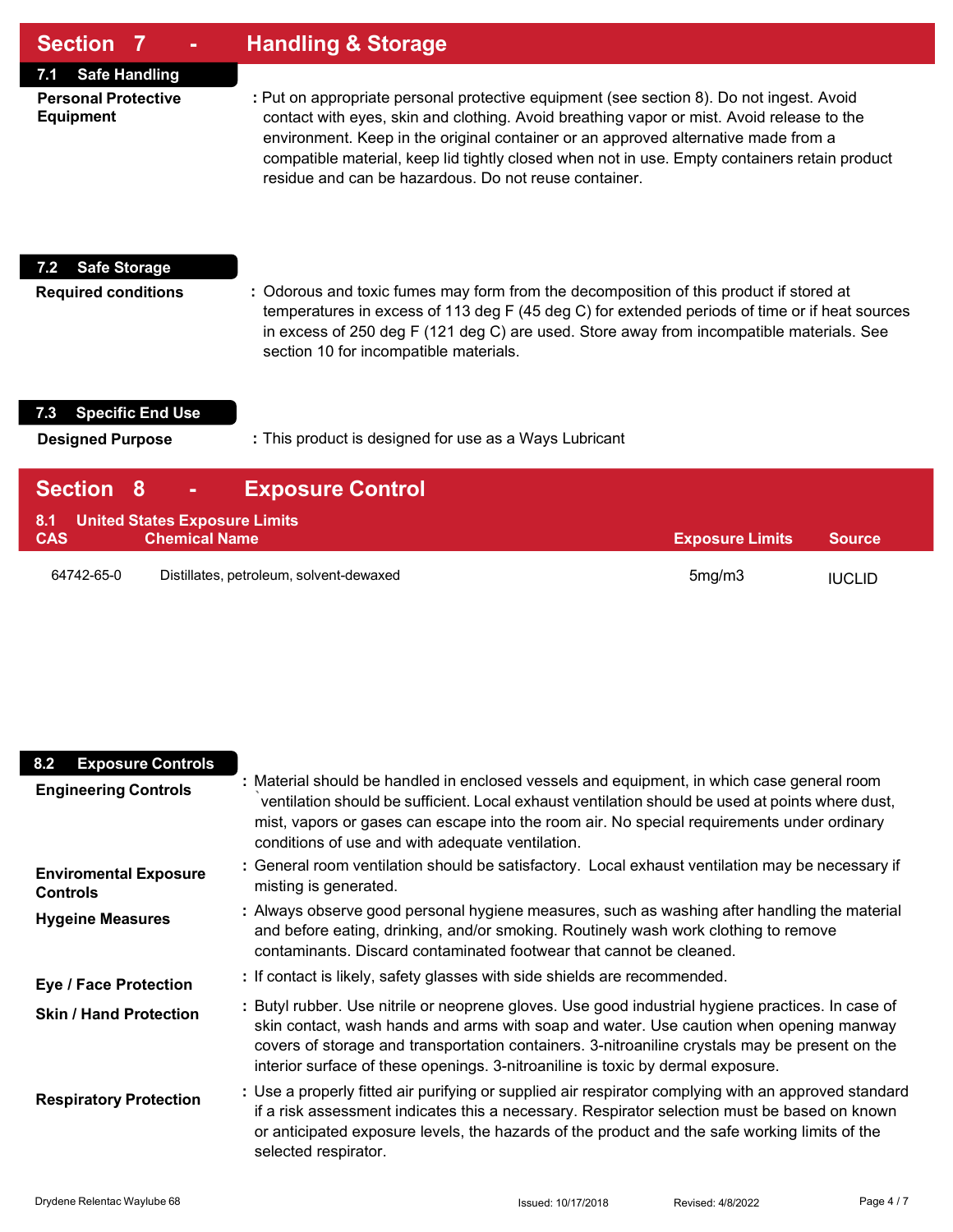### **9.1 Information On Basic Physical and Chemical Properties**

| <b>Physical state</b>                  | : Liquid                      |  |
|----------------------------------------|-------------------------------|--|
| Color                                  | : B&C                         |  |
| Odor                                   | : Characteristic of Petroleum |  |
| Odor threshold                         | : No Data Available           |  |
| рH                                     | : No Data Available           |  |
| <b>Freezing Point</b>                  | : No Data Available           |  |
| <b>Boiling Point / Range</b>           | : No Data Available           |  |
| <b>Flash Point COC</b>                 | : 223C                        |  |
| <b>Evaporation rate:</b>               | : No Data Available           |  |
| <b>Upper Explosive Limits (% air)</b>  | : No Data Available           |  |
| Lower Explosive Limits (% air)         | : No Data Available           |  |
| Flammability (solid, gas)              | : Not Applicable              |  |
| Vapor pressure                         | : $<$ 1 mm Hg                 |  |
| Vapor density (air=1)                  | : > 1                         |  |
| <b>Relative Density</b>                | : 0.87                        |  |
| <b>Auto-ignition temperature</b>       | : Not Determined              |  |
| Decomposition temperature              | Not Determined                |  |
| <b>Solubility in water</b>             | : Negligible, 0-1%            |  |
| Partition coefficient, n-octanol/water | : No Data Available           |  |
|                                        |                               |  |

# **Section 10 - Stability & Reactivity**

### **10.1 Material Analysis**

**Reactivity Chemical stability**

**Possibility of hazardous reactions** 

**10.2 Environmental**

**Conditions to avoid**

**Incompatible materials Hazardous decomposition products**

- **:** No Data Available
- **:** Stable Under Normal Circumstances.
- **:** Hazardous polymerization will not occur.
- **:** Temperatures above the high flash point of this combustible material in combination with sparks, open flames, or other sources of ignition.
- **:** Strong oxidizing agents
- **:** Carbon monoxide, Smoke, Carbon monoxide, sulfur oxides, aldehydes, and other petroleum decomposition products in the case of incomplete combustion. Oxides of nitrogen, phosphorus, calcium, copper, magnesium, sodium, and hydrogen sulfide may also be present

#### **Section 11 - Toxicological Information 11.1 Toxicological Effects Ingestion Toxicity Skin Contact :** No hazard in normal industrial use. **:** This material is likely to be slightly irritating to skin based on animal data.

**Inhalation Toxicity Eye Contact**

- **:** Non-hazardous under Respiratory Sensitization category.
- **:** The material is likely to be irritating to eyes based on animal data.

| 11.2 Inhalation Toxicity Data<br><b>CAS</b><br>Chemical Name | <b>Test</b> | Value       | <b>Species</b> | Source  |
|--------------------------------------------------------------|-------------|-------------|----------------|---------|
| 64742-62-7 Residual oils, petroleum, solvent-dewaxed         | Inhalation  | $2.18$ mg/L | 4h Rat         | NLM CIP |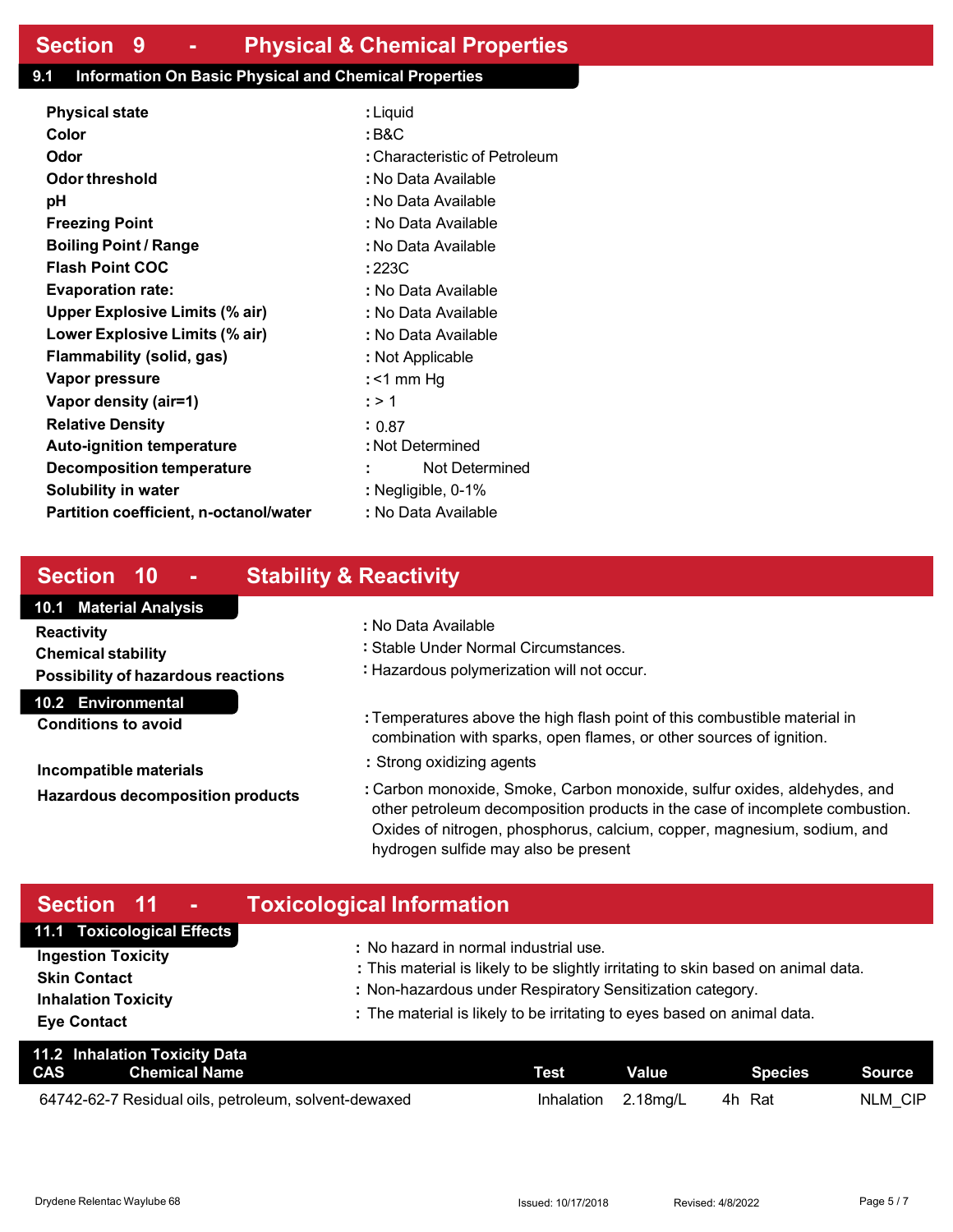# **Section 11 - Toxicological Information Continued**

| 11.3 Dermal & Other Toxicity Data                                        |      |            |                  |               |
|--------------------------------------------------------------------------|------|------------|------------------|---------------|
| <b>Chemical Name</b><br><b>CAS</b>                                       | Test | Value      | <b>Species</b>   | <b>Source</b> |
| 64742-62-7 Residual oils, petroleum, solvent-dewaxed                     | LC50 | 5000mg/L   | 96h Oncorhynchus | <b>IUCLID</b> |
| 64742-65-0 Distillates, petroleum, solvent-dewaxed heavy paraffinic LC50 |      | 5000mg/L   | 96h Oncorhynchus | <b>IUCLID</b> |
| 64742-58-1 Lubricating oils, petroleum, hydrotreated spent               | LC50 | 79.6mg/L   | 96h Brachydanio  | <b>IUCLID</b> |
| 64742-58-1 Lubricating oils, petroleum, hydrotreated spent               | LC50 | $3.2$ mg/L | 96h Pimephales   | <b>IUCLID</b> |

| <b>Sensitizer</b>            | : No data available to indicate product or components may be a skin sensitizer.                                      |
|------------------------------|----------------------------------------------------------------------------------------------------------------------|
| <b>Mutagenicity</b>          | : No data available to indicate product or any components present at greater<br>than 0.1% is mutagenic or genotoxic. |
| Carcinogenicity              | : Not expected to cause cancer. This product meets the IP-346 criteria of <3%.                                       |
| <b>Reproductive Toxicity</b> | : No data available if components greater than 0.1% may cause birth defects.                                         |

| Section 12 -                              | <b>Ecological Information</b>                                        |
|-------------------------------------------|----------------------------------------------------------------------|
| <b>12.1 Aquatic Toxicity</b>              |                                                                      |
| <b>Acute Aquatic ecotoxicity</b>          | : Non-hazardous under Aquatic Acute Environment category.            |
| <b>Chronic Aquatic ecotoxicity</b>        | : Non-hazardous under Aquatic Chronic Environment category.          |
| <b>Persistence and degradability</b>      | : Biodegrades slowly.                                                |
| <b>Bioaccumulative potential</b>          | : Bioconcentration may occur.                                        |
| <b>Mobility in soil</b>                   | : This material is expected to have essentially no mobility in soil. |
| <b>Results of PBT and vPvB assessment</b> | : Not determined.                                                    |
| Other adverse effects                     | : No data available.                                                 |

| 12.2 LC50 Toxicity Data |                                                          |      |          |                          |  |  |  |  |  |
|-------------------------|----------------------------------------------------------|------|----------|--------------------------|--|--|--|--|--|
|                         | <b>CAS</b> Chemical Name                                 |      | Value    | Source<br>Species        |  |  |  |  |  |
| 64742-62-7              | Residual oils, petroleum, solvent-dewaxed                | EC50 | 1000mg/L | 48h Daphnia magna IUCLID |  |  |  |  |  |
| 64742-65-0              | Distillates, petroleum, solvent-dewaxed heavy paraffinic | EC50 | 1000mg/L | 48h Daphnia magna IUCLID |  |  |  |  |  |

| Section 13<br>$\sim 100$                     | <b>Disposal Considerations</b>                                                                                                                                                               |  |  |
|----------------------------------------------|----------------------------------------------------------------------------------------------------------------------------------------------------------------------------------------------|--|--|
| 13.1 Waste treatment                         |                                                                                                                                                                                              |  |  |
| Waste treatment methods                      | : Dispose of according to Federal, State, Local, or Provincial regulations.                                                                                                                  |  |  |
| <b>Disposal Methods</b>                      | : Recycle used oil.                                                                                                                                                                          |  |  |
| <b>Waste Disposal</b>                        | : Use material is non-hazardous according to environmental regulations.                                                                                                                      |  |  |
| <b>Contaminated packaging</b>                | : Recycle containers whenever possible!                                                                                                                                                      |  |  |
|                                              |                                                                                                                                                                                              |  |  |
| Section 14 -                                 | <b>Transportation Information</b>                                                                                                                                                            |  |  |
| 14.1 U.S. Department of Transportation (DOT) |                                                                                                                                                                                              |  |  |
| 14.2. Shipping Description                   | : If shipped by land in a packaging having a capacity of 3,500 gallons or more, the<br>provisions of 49 CFR, Part 130 apply. (Contains oil) International Maritime<br>Dangerous Goods (IMDG) |  |  |
| 14.2. DOT Compliance Note                    | : U.S. DOT compliance requirements may apply. See 49 CFR 171.22, 23 & 25.<br>Transport in bulk according to Annex II of MARPOL 73/78 and the IBC Code Not                                    |  |  |

(ICAO/IATA)

#### **14.2. DOT Compliance Requirement**

**:** U.S. DOT compliance requirements may apply. See 49 CFR 171.22, 23 & 24

applicable International Civil Aviation Org. / International Air Transport Assoc.